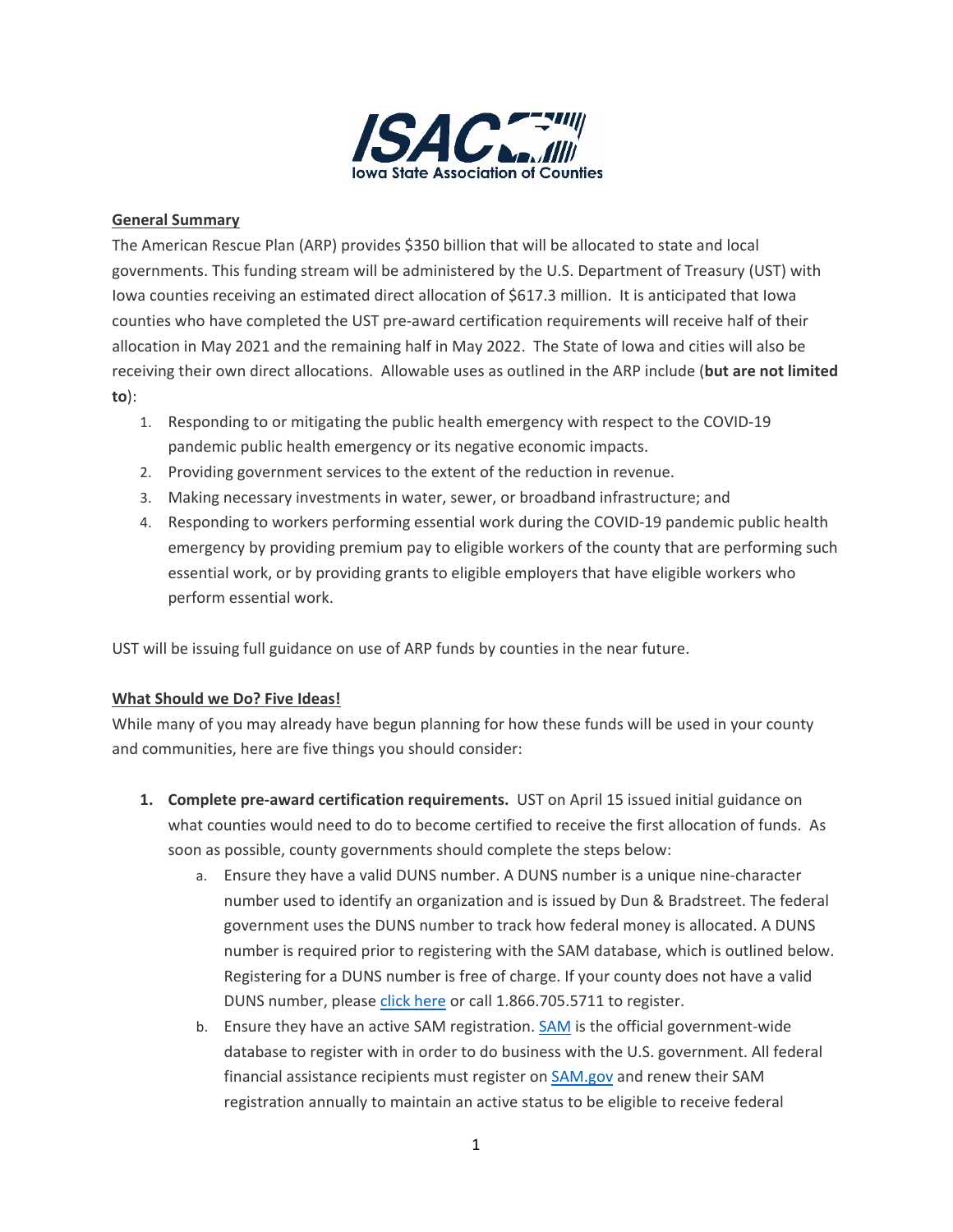financial assistance. There is no charge to register or maintain your entity SAM registration. If your county does not have an active SAM registration, please visit [SAM.gov](https://www.sam.gov/SAM/) for registration or renewal. SAM registration can take up to three weeks; delay in registering could impact timely payment of funds. Please note that some counties have received scam emails related to SAM registrations. Any email communication regarding your SAM registration will come from an e-mail address ending in .gov, so make sure to check this carefully before clicking on any links or responding to an email.

- c. Gather payment information, including:
	- 1. Entity Identification Number (EIN), name, and contact information.
	- 2. Name and title of an authorized representative of the county
	- 3. Financial institution information (e.g., routing and account number, financial institution name, and contact information)

One final note, obtaining a DUNS number and SAM registration are free. There is no cost for either of these actions. Beware of entities that may try to help with a fee!

- **2. Consider creating an ARP workgroup within your county.** While the board of supervisors will be the ultimate decision-making authority on the use of ARP funds, your county should consider establishing a workgroup to gather information and ideas on the best use of funds in your county. Each county will be different, but here are some ideas to consider:
	- a. Does your county have an existing management or leadership committee that meets regularly to discuss or plan for county-wide issues? If so, you may consider starting your discussion with this group and building from there.
	- b. If your county does not have an existing group, you should consider including the following:
		- 1. All elected county officials or their designee.
		- 2. Appointed department heads.
		- 3. Directors or designee from county boards and commissions e.g., assessor, conservation, public health, emergency management, veterans affairs.
		- 4. Budget director, finance director.
		- 5. Legal counsel.
		- 6. Media relations officer.
		- 7. Identify and recruit subject matter expertise from your community.
		- 8. Representative from your council of governments, regional planning agency, and economic development agency.
	- c. One of the first tasks that your workgroup could take is to establish a preliminary timeline for workgroup activities. During this task, you could determine the frequency and whether these are open or closed meetings.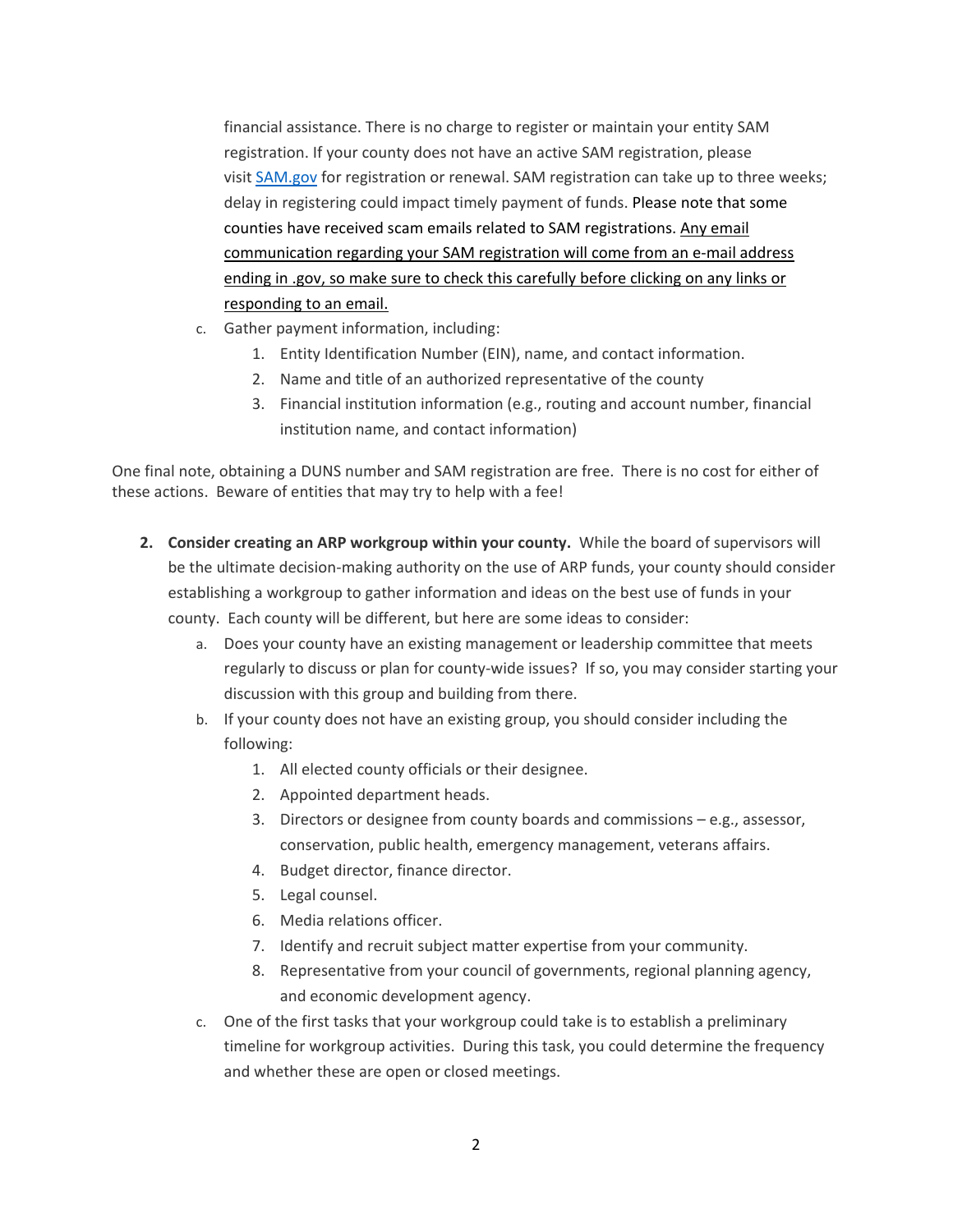- d. As your workgroup is evaluating use of ARP funds, your group should make sure they investigate the many other funding areas included in the American Rescue Plan.
- e. Cities in your county will also be receiving ARP funds, it would be worthwhile having a discussion with them about projects that could be accomplished by combining your funds.

Please note, these are just suggestions, and each county will need to determine for themselves the best course of action.

## **3. Establish accounting and reporting guidelines.**

- a. While UST has not issued final guidance on ARP funds, it is expected that counties will have periodic reporting requirements and will be required to provide a detailed accounting of the use of funds.
- b. Existing annual financial reporting requirements to the Iowa Auditor of State and Iowa Department of Management should include reporting on the use of funds. We will be seeking guidance and recommendations on those requirements.
- c. Tracking COVID-19 pandemic-related costs and expenditures. Counties should already have established a system for tracking costs and expenditures related to COVID-19 and to be able to account for previous CARES fund expenditures. It is important that counties maintain a detailed accounting of ARP fund uses.
- d. Iowa counties should make sure that their financial accounting systems provide effective ways to account for and obtain reporting on the use of ARP funds. Establish dedicated codes in your financial management or reporting systems to distinctly track use of funds.
- e. Also, record and save all documentation, invoices, proofs of payments, procurement methodologies, etc.
- f. You may want to consider reaching out to the firm that currently conducts your annual financial audit and request their assistance and advice.
- g. The Department of Management has recommended Intergovernmental Revenues State/ Federal Pass-Thru Revenues: 2347 CARES Act; 2348 American Rescue Plan Act (ARPA). An official code has not been developed for the expenditures, but the area will likely depend on where and how you expend the funds.
- h. Consider developing a budget amendment to develop budgetary authority to expend the federal funds. A budget amendment for FY 2021 must be approved before May 31 by the board of supervisors. Therefore, a budget amendment may need to be established for FY 2022 to enable the legal expenditure of grant receipts.
- **4. Are there prohibited uses of ARP funds?** Yes, there are federal restrictions on the use of funds by local governments for reductions in revenue.
	- a. No funds shall be deposited into any pension fund.
	- b. Any local government, including counties, that fail to comply with the federal law and related guidelines shall be required to repay UST.
	- c. The bill currently indicates that funds can be applied to any reductions in revenue based on the most recent full fiscal year and the deadline to spend these funds is December 31, 2024. (the National Association of Counties (NACo) has informed UST of variance in